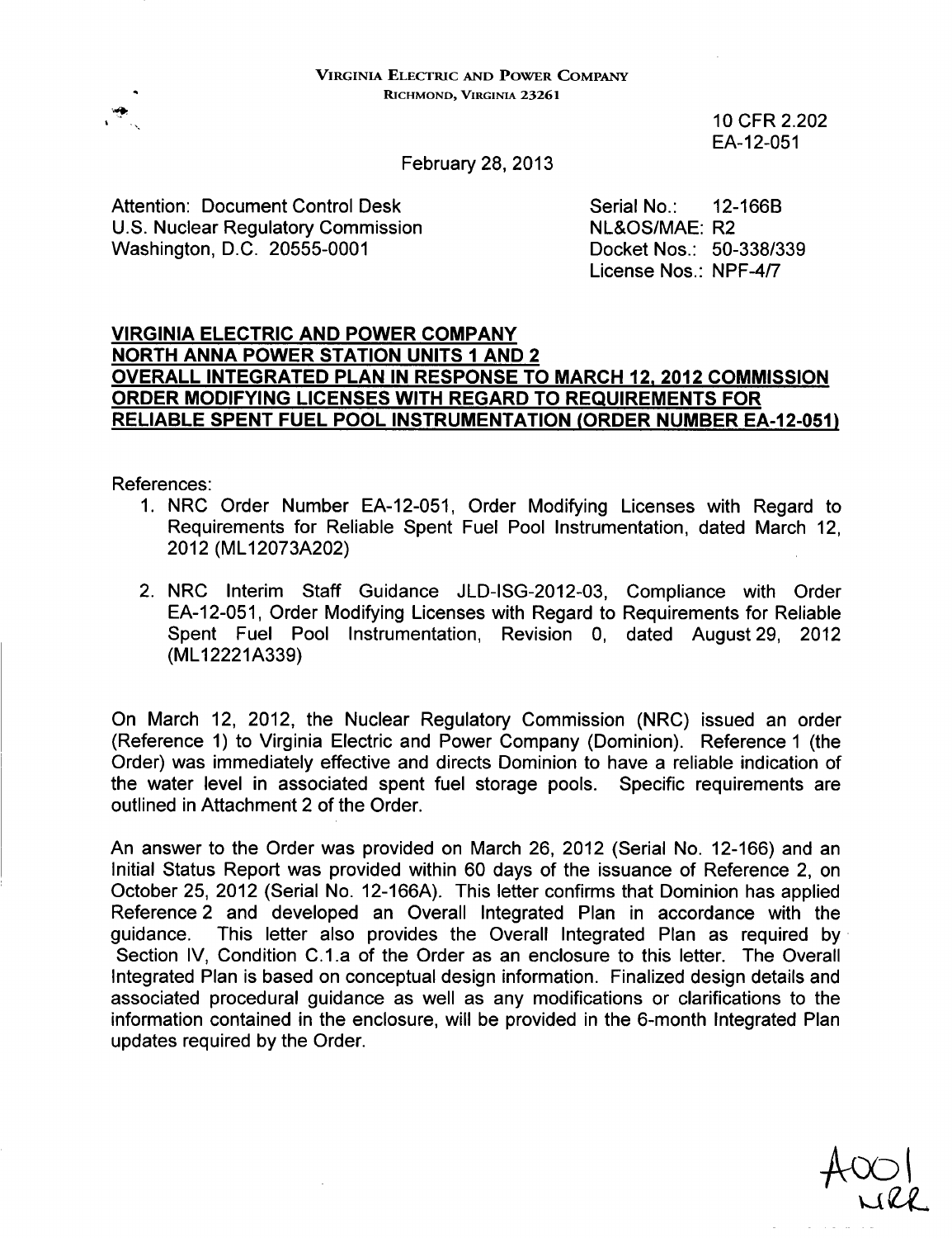Serial No. 12-166B Order EA-12-051 Docket Nos. 50-338/339 Page 2 of  $\overrightarrow{A}$   $\overrightarrow{M}$ 

If you have any questions, please contact Ms. Margaret Earle at (804) 273-2768.

Sincerely,

David A. Heacock President and Chief Nuclear Officer Virginia Electric and Power Company

**Enclosure** 

Commitments made by this letter: No New Regulatory Commitments

) ) )

COMMONWEALTH OF VIRGINIA

COUNTY OF HENRICO

The foregoing document was acknowledged before me, in and for the County and Commonwealth aforesaid, today by David A. Heacock who is President and Chief Nuclear Officer of Virginia Electric and Power Company. He has affirmed before me that he is duly authorized to execute and file the foregoing document in behalf of the Company, and that the statements in the document are true to the best of his knowledge and belief.

Acknowledged before me this  $\Delta d$  day of  $\Delta h$   $\Delta \Delta \mu$ , 2013. My Commission Expires; (JI/. **Li**/) <u>Искі Д.</u> (SEAL) VICKI L. HULL Notary Public Commonwealth of Virginia 140542 **My** Commission Expires May **31.** 2014 - 1 Notary Public Notary Public<br>Commonwealth of Virginia<br>140542<br>My Commission Expires May 31, 2014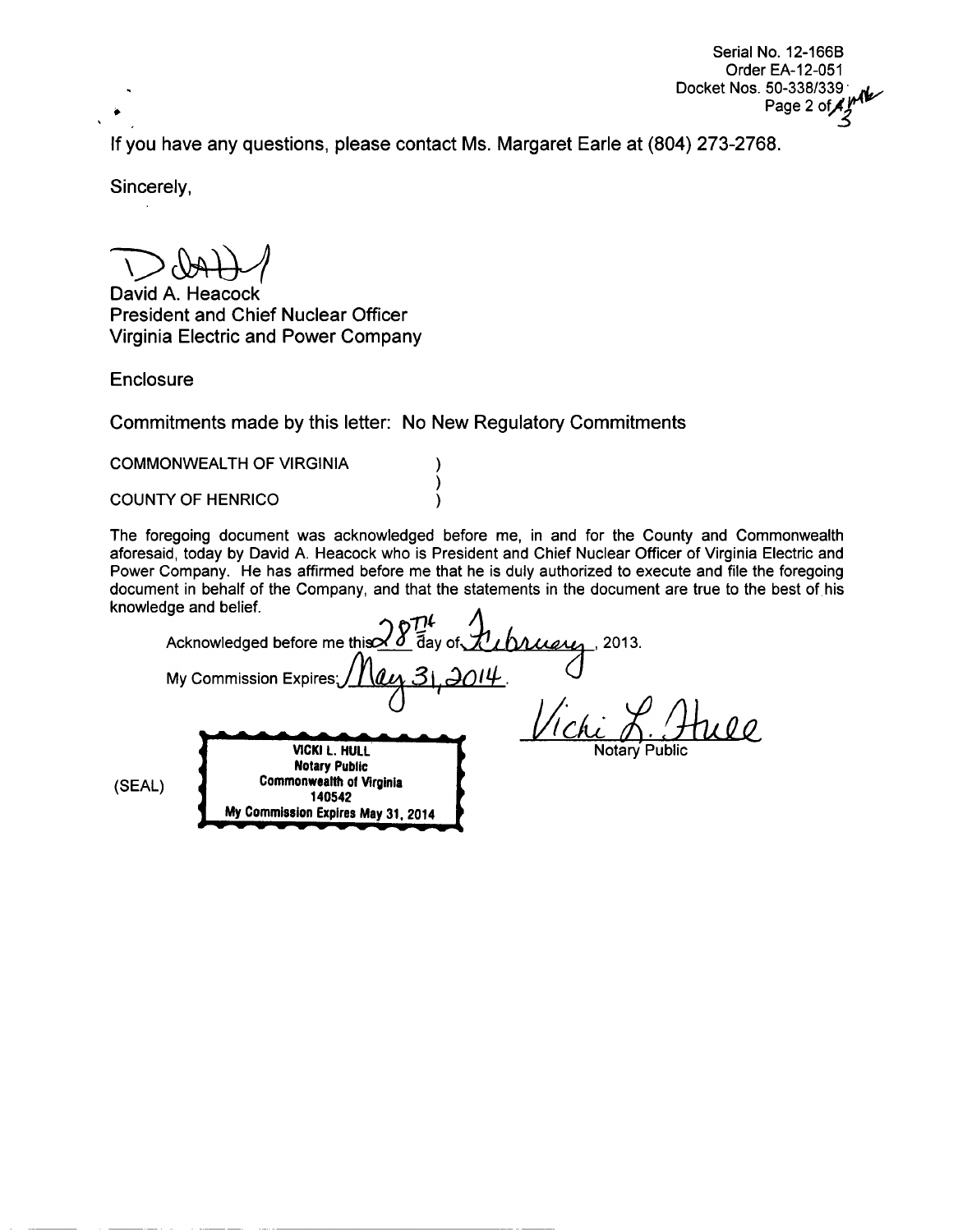Serial No. 12-166B Order EA-12-051 Docket Nos. 50-338/339 publ Page 3 **ofK3**

cc: Director of Office of Nuclear Reactor Regulation (w/o Enclosure) U. S. Nuclear Regulatory Commission One White Flint North Mail Stop 13H16M 11555 Rockville Pike Rockville, MD 20852-2738

U. S. Nuclear Regulatory Commission, Region II Regional Administrator Marquis One Tower 245 Peachtree Center Ave., NE Suite 1200 Atlanta, Georgia 30303-1257

Mr. David H. Jaffe U. S. Nuclear Regulatory Commission Two White Flint North Mail Stop T6 D23 11545 Rockville Pike Rockville, MD 20852-2738

Dr. V. Sreenivas NRC Project Manager North Anna U. S. Nuclear Regulatory Commission One White Flint North Mail Stop 08 G-9A 11555 Rockville Pike Rockville, MD 20852-2738

NRC Senior Resident Inspector North Anna Power Station

Mr. J. E. Reasor, Jr. Old Dominion Electric Cooperative Innsbrook Corporate Center, Suite 300 4201 Dominion Blvd. Glen Allen, Virginia 23060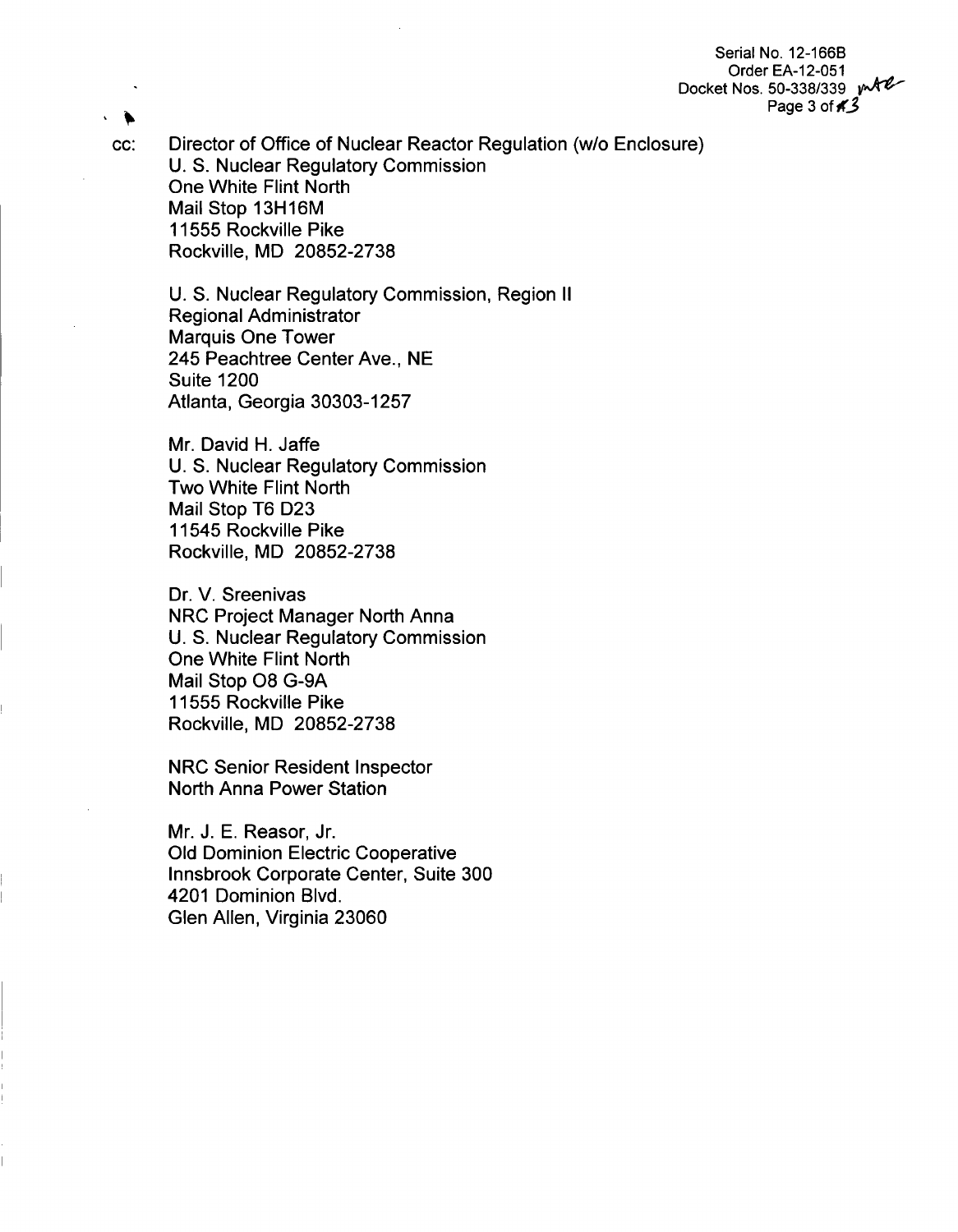Serial No. 12-166B Order EA-12-051 Docket Nos.:50-338/339

 $\sim$ 

**Enclosure** 

 $\ddot{\phantom{1}}$ 

 $\ddot{\phantom{1}}$ 

North Anna Units **1** & 2 Overall Integrated Plan

Reliable Spent Fuel Pool Instrumentation

North Anna Power Station

Virginia Electric and Power Company (Dominion)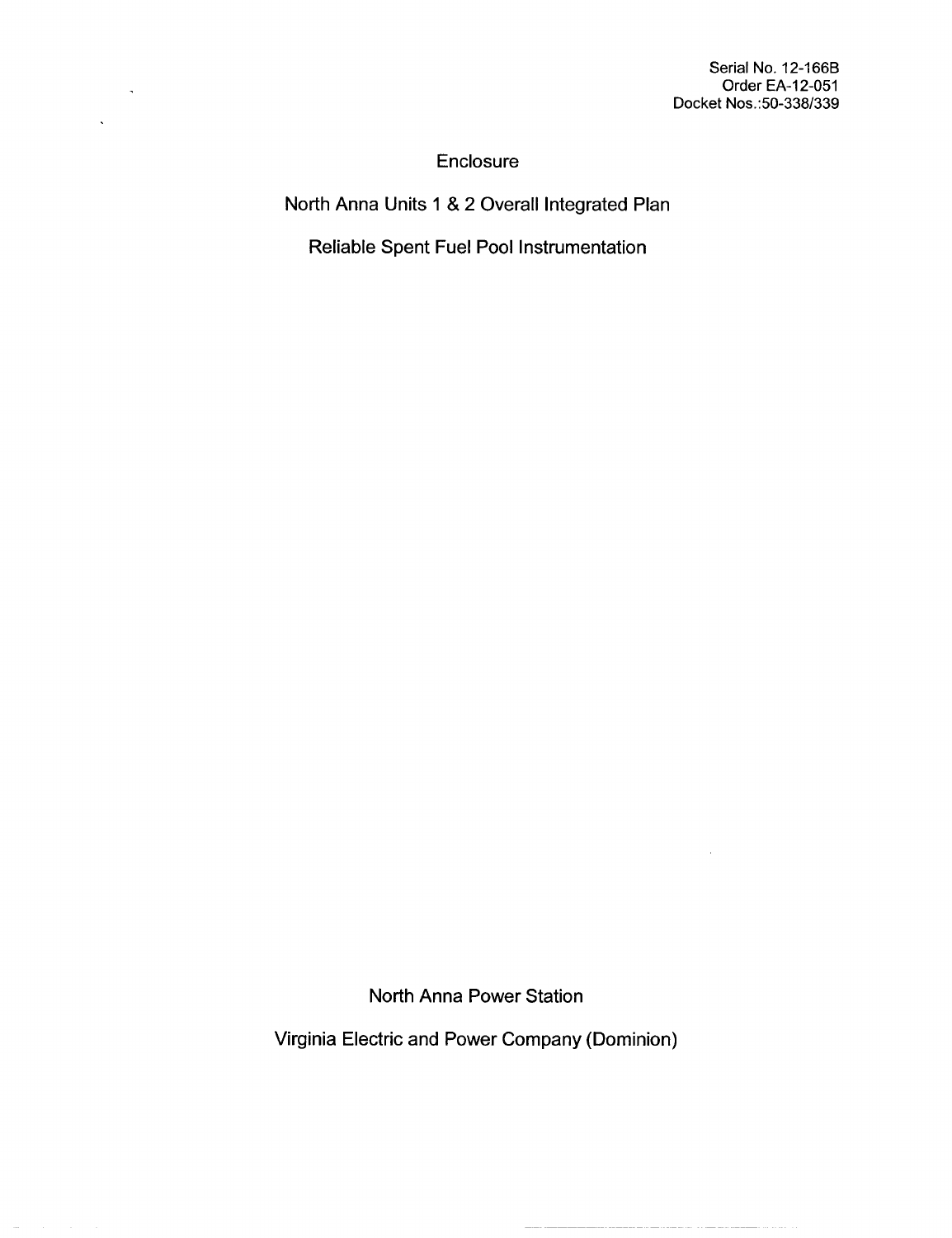# North Anna Units **1 &** 2 Overall Integrated Plan Reliable Spent Fuel Pool Instrumentation

# **I.** Introduction

The Nuclear Regulatory Commission (NRC) issued Order EA-12-051, *Issuance of Order to Modify Licenses with Regard to Reliable Spent Fuel Pool Instrumentation,* (Reference **1)** on March 12, 2012. The Order requires licensees to have a reliable indication of the water level in spent fuel pools (SFPs) capable of supporting identification of the following pool water level conditions by trained personnel: **(1)** level that is adequate to support operation of the normal fuel pool cooling system, (2) level that is adequate to provide substantial radiation shielding for a person standing on the spent fuel pool operating deck, and (3) level where fuel remains covered and actions to implement make-up water addition should no longer be deferred. The Order also requires an overall integrated plan that provides a description of how the requirements of the Order will be achieved.

NEI 12-02, *Industry Guidance for Compliance with NRC Order EA-12-051, "To Modify Licenses with Regard to Reliable Spent Fuel Pool Instrumentation,"* (Reference 2) provides an approach for complying with Order EA-12-051. NRC Interim Staff Guidance (ISG) JLD-ISG-2012-03, *Compliance with Order EA-12-051, Reliable Spent Fuel Pool Instrumentation, (Reference 3)* considers that the methodologies and guidance in conformance with the guidelines provided in NEI 12-02, Revision 1, subject to the clarifications and exceptions specific to Section 3.4, Qualification, are an acceptable means of meeting the requirements of Order EA-12-051.

This integrated plan provides the North Anna Power Station (NAPS) approach for complying with Order EA-12-051 using the methods described in NRC ISG JLD-ISG-2012-03. The current revision of the NAPS Integrated Plan is based on conceptual design information and will be revised as detailed design engineering proceeds. Consistent with the requirements of Order EA-12-051 and the guidance in NEI 12-02, six-month reports will delineate progress made, any proposed changes in compliance methods, updates to the schedule, and if needed, requests for relief and the bases.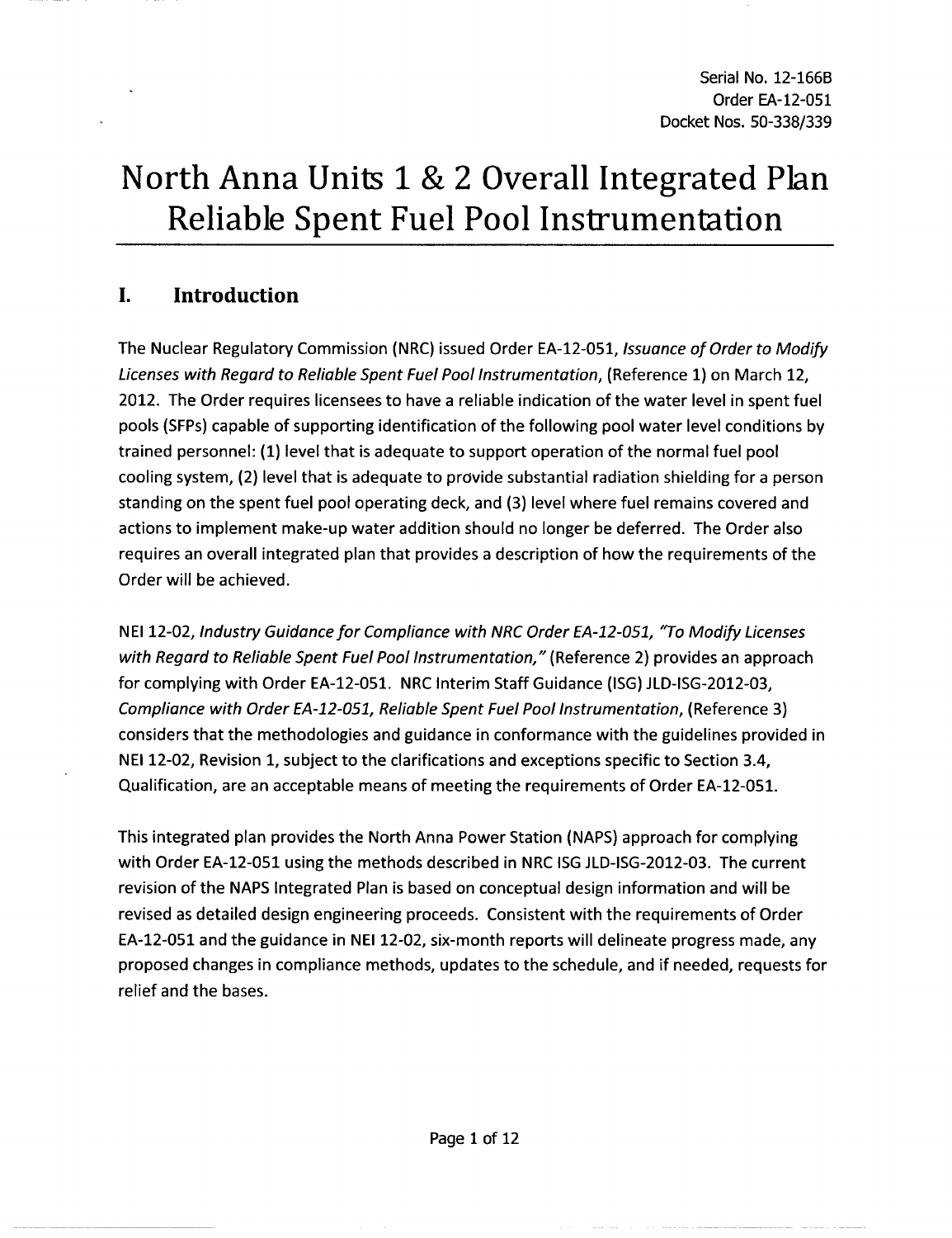Serial No. 12-166B Order EA-12-051 Docket Nos. 50-338/339

### **II.** Schedule

The schedule for providing reliable SFP Instrumentation at NAPS is consistent with the requirements of Order EA-12-051 in that the new systems will be installed and functional no later than two refueling cycles following submittal of this overall integrated plan or December 2016, which ever occurs first. The two units share a common pool. The next NAPS outage (NA2-R-22) is for Unit 2 in the spring of 2013 thereby making it the limiting case and requiring a functional system prior to completion of refueling NA2-R-23 in the fall of 2014. The current project milestones are:

| • Commence Engineering and Design          | 1Q2013 |
|--------------------------------------------|--------|
| • Complete Engineering and Design          | 3Q2013 |
| • Complete Procurement of SFP Instruments  | 4Q2013 |
| • Commence Installation of SFP Instruments | 1Q2014 |
| • Level Measurement System Functional      | 3Q2014 |

# **III.** Identification of Spent Fuel Pool Water Levels

Spent fuel is stored in the SFP in the Fuel Building, which is shared by Units **1** and 2. The SFP is a reinforced concrete, Seismic Class I structure lined with stainless steel plate a minimum of 0.25 inch thick and is designed for the underwater storage of spent fuel assemblies, control rods, and burnable poison rods after their removal from the reactor. Normal water level of the SFP is at elevation 289'-10".

- 1) Level 1 This is indicated level on either the primary or back-up instrument channel of greater than approximate elevation 286'-7" plus the accuracy of the SFP level instrument channel, which is to be determined. This level is based on the elevation at which the top of the SFP cooling pump suction lines penetrate the pool walls (Reference 4, Section 9.1.3.3.3).
- 2) Level  $2-$ This is indicated level on either the primary or back-up instrument channel of greater than approximate elevation 274'-2" plus the accuracy of the SFP level instrument channel, which is to be determined. This elevation is approximately **10'** above the top of the fuel racks and ensures a minimum level of **10'** above the top of the fuel (Reference 4). This water level ensures there is sufficient depth to provide radiation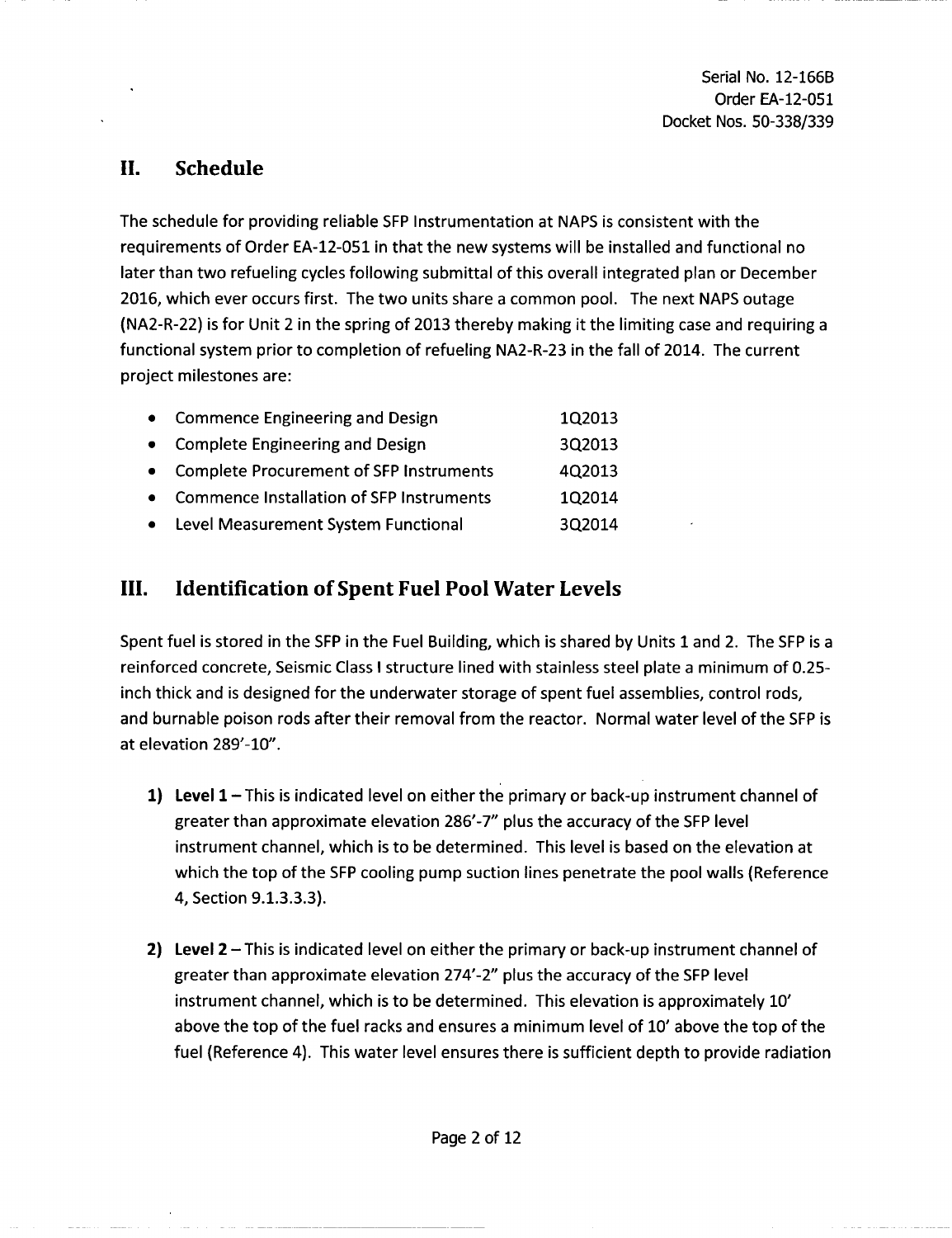shielding for personnel to respond to Beyond-Design-Basis External Events and to initiate SFP makeup strategies.

**3)** Level **3** - This is indicated level on either the primary or back-up instrument channel of greater than approximate elevation 264'-2" plus the accuracy of the SFP level instrument channel, which is to be determined. This monitoring level assures that the fuel remains covered (Reference 4, Section 9.1.3.3.3).

#### IV. Instruments

Design of the instruments will be consistent with the guidelines of NRC ISG JLD-ISG-2012-03 and NEI 12-02 as discussed below.

The NAPS SFP Primary and Back-up instrument channels will use Guided Wave Radar (GWR) based level measurement technology. GWR level measurement instruments work based on the Time Domain Reflectometry (TDR) principal. The device transmits low-intensity electromagnetic pulses along a rigid or flexible conductor where pulses move at the speed of light. When the pulses reach the surface of the medium to be measured, a portion of the signal is reflected back to the electronics. The instrument measures the time from when the pulse is transmitted to when it is received; half of the measured time will be equivalent to the distance from the reference point of the device to the surface of the measured process. The time value will be representative of the measured level and converted for use in displaying level information.

Attributes of a GWR/TDR system include:

- \* A sensor probe that is submerged in the process medium.
- Device performance that is not affected by dust, foam, agitated surfaces, boiling surfaces, changes in pressure, changes in temperature, changes in dielectric constant, or changes in density.
- The requirement to locate sensitive electronic equipment outside of the SFP area.
- Low power consumption.
- **"** No mechanical moving parts which simplifies the installation and reduces maintenance.
- The ability to detect level with accuracy that meets the requirements of NEI 12-02.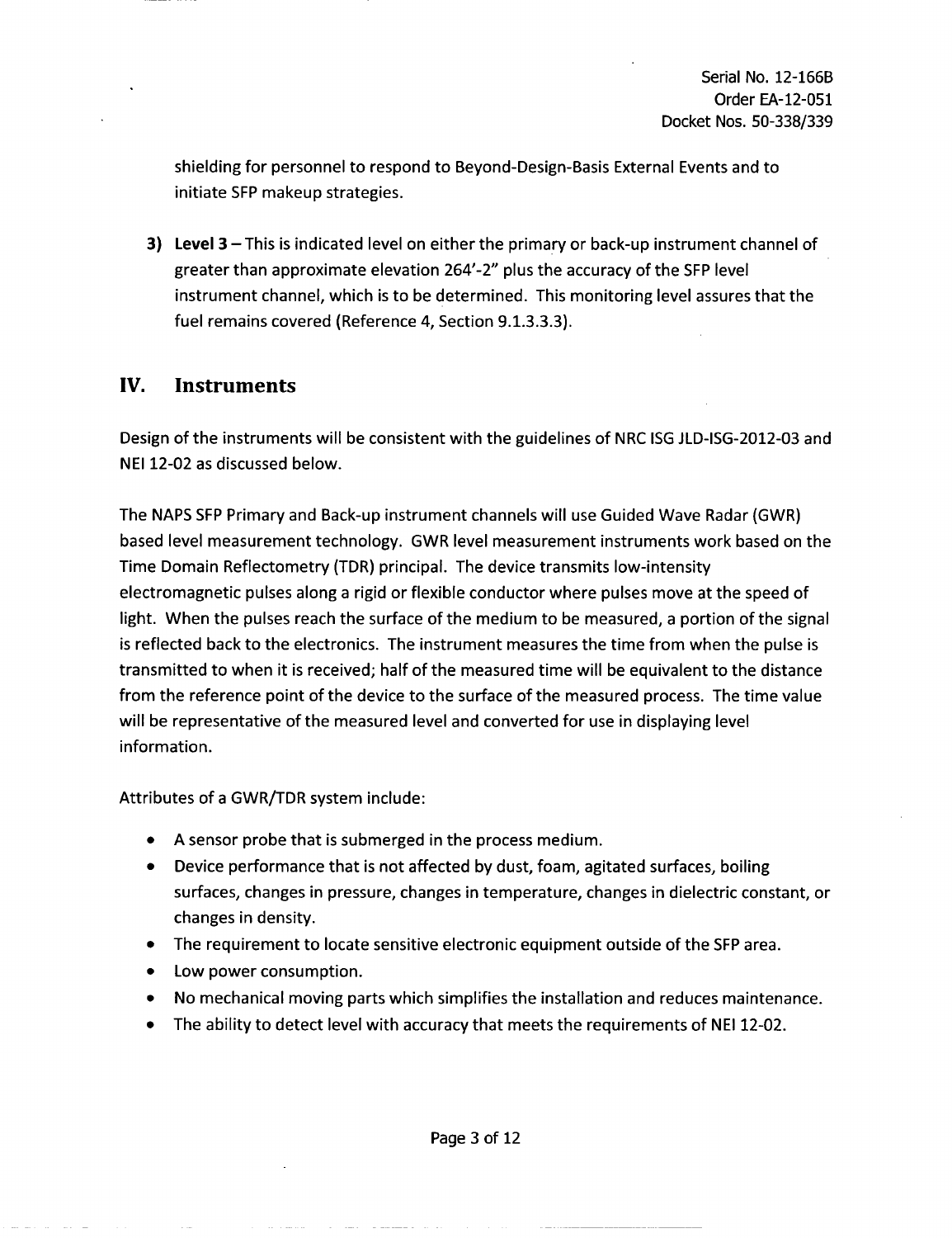Serial No. 12-166B Order EA-12-051 Docket Nos. 50-338/339

The primary and back-up channels will use a fixed instrument providing continuous level measurement over the entire range. The measured range will be from approximately elevation 290'-4" to elevation 264'-2" - for a total indicated range of approximately 26'-2" (314 inches). SFP level is verified daily in accordance with existing procedures.

Primary instrument channel level sensing components will be located on the east wall of the SFP. Back-up instrument channel level sensing components will be located in the southwest corner of the SFP.

### V. Reliability

Reliability of the primary and back-up instrument channels will be assured by conformance with the guidelines of NRC ISG JLD-ISG-2012-03 and NEI 12-02, as discussed in Section IX, Qualification. Reliable level indication will be functional at all times consistent with Section XIII, Testing.

### VI. Instrument Channel Design Criteria

Instrument channel design criteria will be consistent with the guidelines of NRC ISG JLD-ISG-2012-03, Revision 0 and NEI 12-02, Revision 1.

Design criteria for both the primary and back-up channels will be consistent with the design criteria and basis associated with the SFP as described in the NAPS UFSAR Section 9.1.3.1. Design requirements will be used as input to drive the detailed design, final equipment and vendor selection and final implementation.

### **VII.** Arrangement

The primary and back-up channel level sensor probes will be installed on opposite sides of the SFP to maintain adequate channel separation. In the conceptual design, the SFP probes bolt to a triangular mounting plate for installation at the corner of the SFP or a rectangular plate for mounting at the side of the SFP. The mounting options will allow the probe to be installed within a few inches of the SFP liner, minimizing the chances of interference with other structures, and occupying limited space on the SFP deck. Existing barriers and physical separation will be used to provide a level of protection for the sensor and interconnecting cable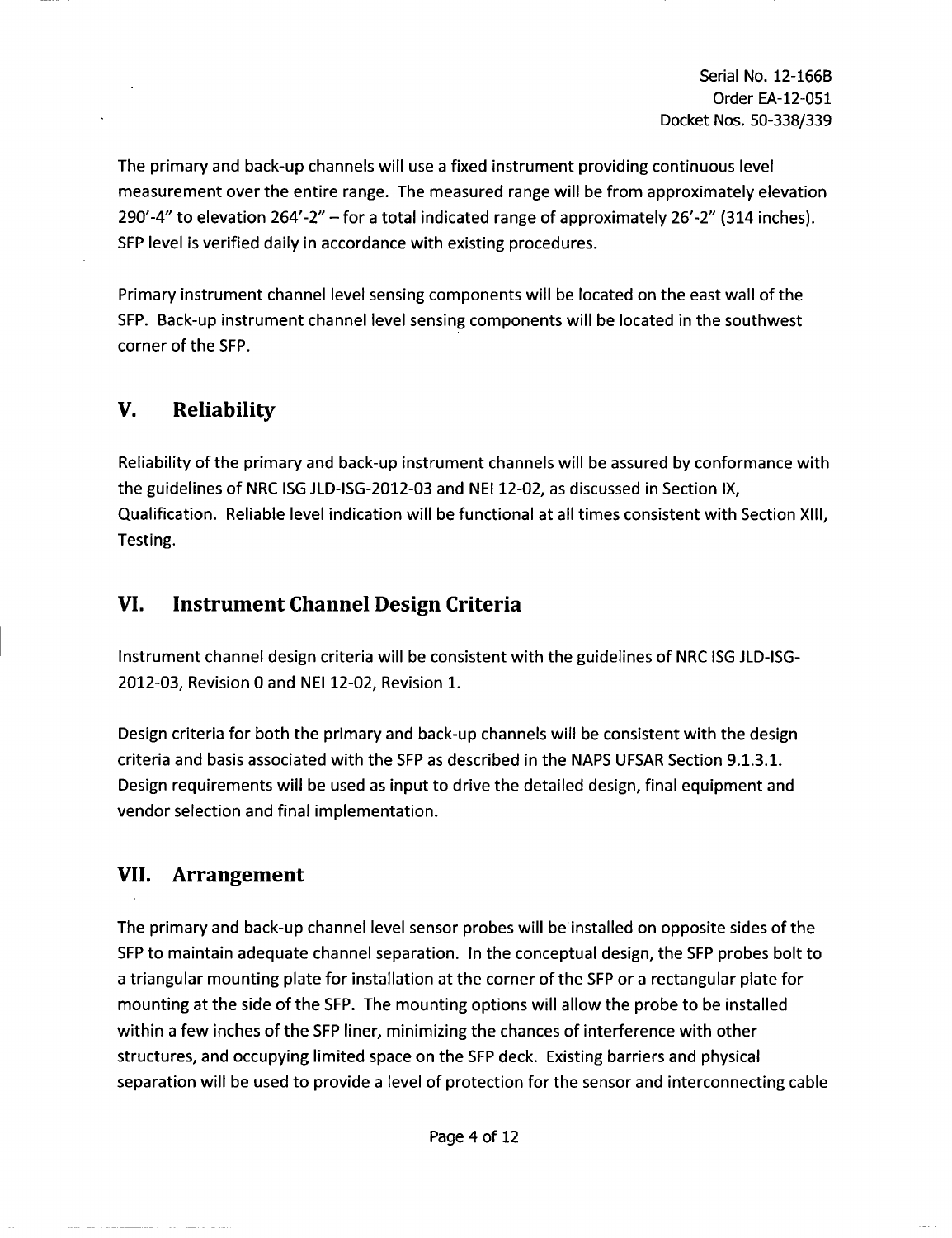located along the SFP wall or on the refueling floor. These physical barriers will protect the instrument sensors and cables from potential missiles generated by an event. The final sensor mounting design and cable routing will maintain a low profile to ensure that there is no interference with the existing fuel handling equipment. Specific details will be developed during the detailed design phase.

Vendor electronics will be located in a mild environment of the Auxiliary Building providing adequate protection from temperature, humidity, and radiation. Level indicators will be located in the Cable Spreading Room. This display location meets the guidance of NEI 12-02 since the Cable Spreading Room is promptly accessible from the Main Control Room, is within the Service Building which is designed to withstand tornado effects, and is not within a very high radiation or locked high radiation area. Specific details will be developed during the detailed design phase.

Cables associated with a channel's sensor, power supply and indicator will be independently routed in separate raceways from cables associated with the other channel.

### **VIII.** Mounting

Both the primary and backup systems will be installed as Seismic Category I to meet the NRC ISG JLD-ISG-2012-03 and NEI 12-02 guidance requirements.

# IX. Qualification

#### General

The sensors and cables for both channels will be reliable at temperature, humidity, and radiation levels consistent with the spent fuel pool water at saturation conditions over an extended period of time. Post event temperature at sensors and for cables located above the SFP is assumed to be 212°F. Post event humidity in the SFP floor area near and above the SFP is assumed to be 100% with condensing steam. The sensors and cables located in the vicinity of the SFP will be qualified to withstand peak and total integrated dose radiation levels for their installed location based on post event SFP water level equal to Level 3 for an extended period of time.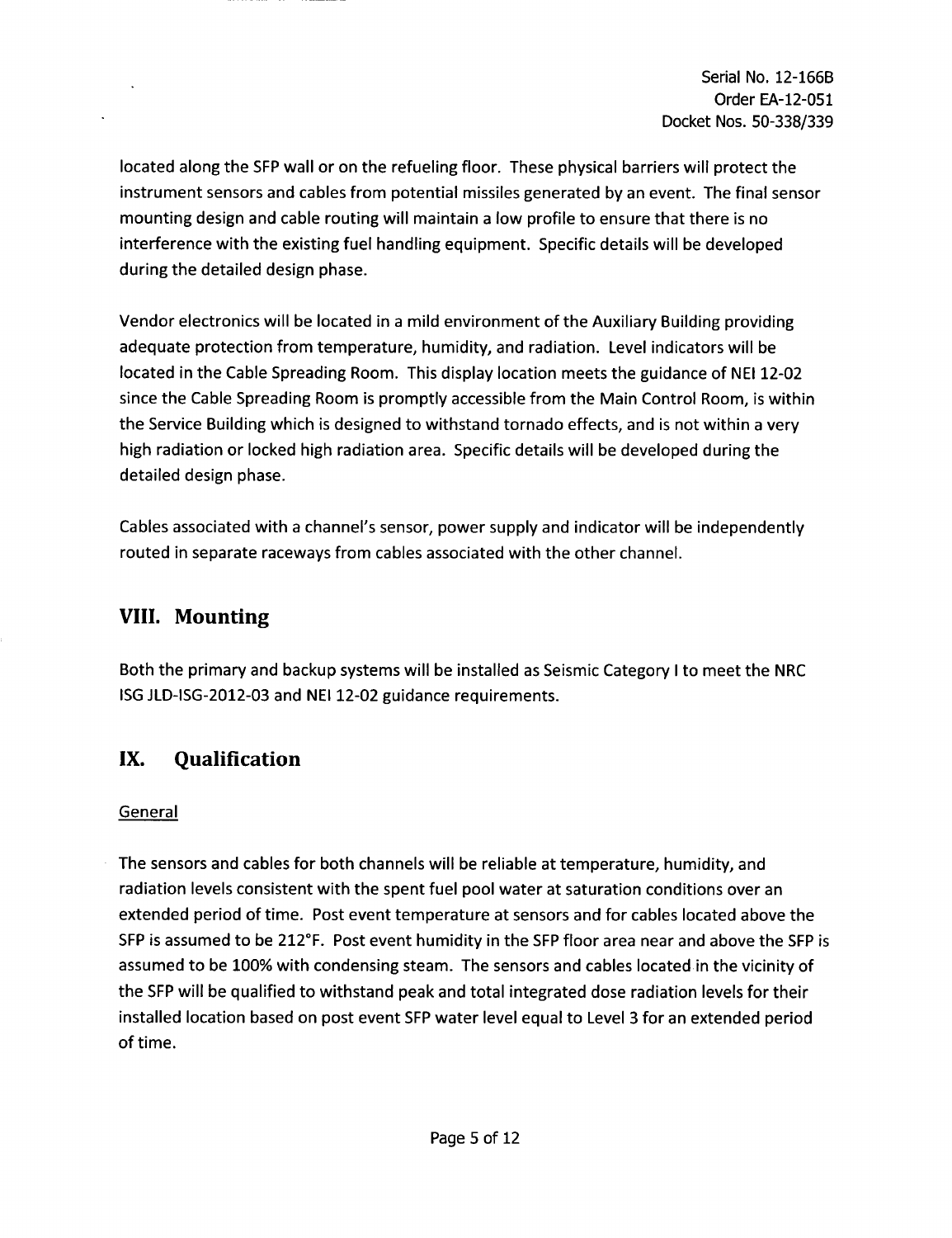Sensor cable terminations will not be subject to pool overflow. The mounting and cable connecting the sensors will be qualified to the SFP environment described above. Conduit design in the SFP area will be installed to Seismic Class 1 criteria. Both existing and new barriers will be used to provide a level of protection for the exposed cable located on or near the refueling floor from missiles that may be generated by an event. The existing and new raceways used to route the sensor cable to the indicating transmitters (electronics) enclosures will be installed to Seismic Class 1 criteria.

Instrument channel reliability will be demonstrated via a combination of design, analyses, operating experience, and/or testing of channel components for the following sets of parameters:

- **"** Conditions in the area of instrument channel components,
- **"** Effects of shock and vibration on the instrument channel components, and
- Seismic effects on instrument channel components used during and following a potential seismic event.

Augmented quality requirements consistent with **NEI** 12-02, Appendix **A-1** will be applied to this project.

#### Conditions

Temperature, humidity and radiation levels consistent with conditions in the vicinity of the SFP and the area of use considering normal operational, event and post-event conditions will be addressed in the engineering and design phase. These conditions will be considered for no fewer than seven days post-event or until off-site resources can be deployed by the mitigating strategies resulting from Order EA-12-049 (Reference 5). Examples of post-event (beyonddesign-basis) conditions that will be considered are:

- Radiological conditions for a normal refueling quantity of freshly discharged (100 hours) fuel with Level 3 SFP water level as described in Section III,
- **"** Temperatures of 212 degrees F and 100% relative humidity environment,
- \* Boiling water and/or steam environment,
- \* A concentrated borated water environment, and
- **"** The impact of FLEX mitigating strategies.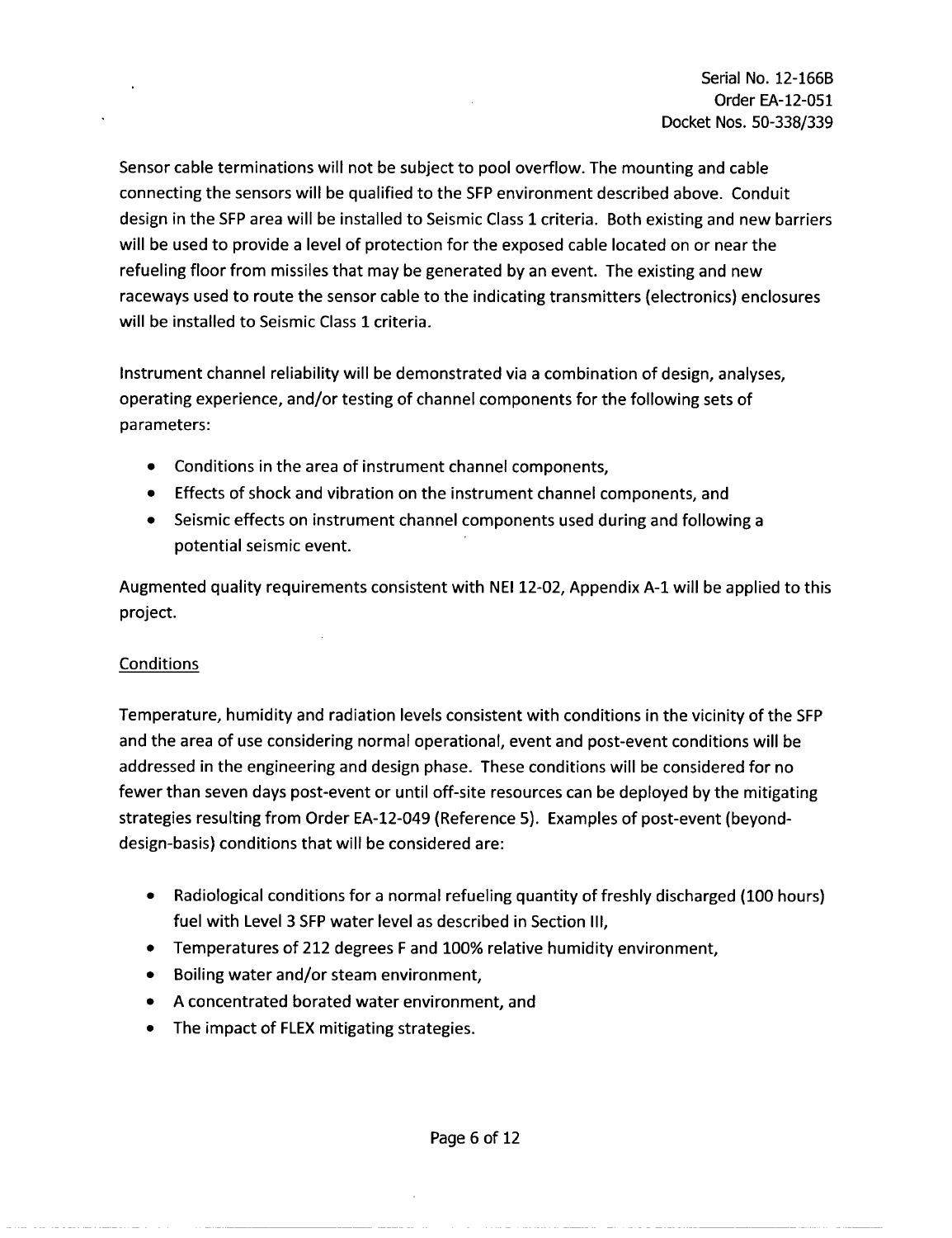#### Shock and Vibration

Components of the instrument channels will be qualified for shock and vibration using one or more of the following methods:

- **"** Components are supplied by manufacturers using commercial quality programs (such as 1S09001, *Quality management systems* - *Requirements* (Reference 6)) with shock and vibration requirements included in the purchase specification at levels commensurate with portable hand-held device or transportation applications;
- Components have a substantial history of operational reliability in environments with significant shock and vibration loading, such as portable hand-held device or transportation applications; or
- Components are inherently resistant to shock and vibration loadings, such as cables.

#### **Seismic**

For seismic effects on the installed instrument channel components, the following measures will be used to verify that the design and installation are adequate. Applicable components of the instrument channels are rated by the manufacturer (or otherwise tested) for seismic effects at levels commensurate with those of postulated design basis event conditions at the location of the instrument channel component using one or more of the following methods:

- \* Substantial history of operational reliability in environments with significant vibration, such as for portable hand-held devices or transportation applications. Such a vibration design envelope will be inclusive of the effects of seismic motion imparted to the components proposed at the location of the proposed installation;
- Adequacy of seismic design and installation is demonstrated based on the guidance in Sections 7, 8, 9, and 10 of IEEE Standard 344-2004, *IEEE Recommended Practice for Seismic Qualification of Class IE Equipment for Nuclear Power Generating Stations,* (Reference 7) or a substantially similar industrial standard; or
- Demonstration that proposed devices are substantially similar in design to models that have been previously tested for seismic effects in excess of the plant design basis at the location where the instrument is to be installed (g-levels and frequency ranges).

These requirements will be used as design input for the detailed design, vendor selection, and final implementation.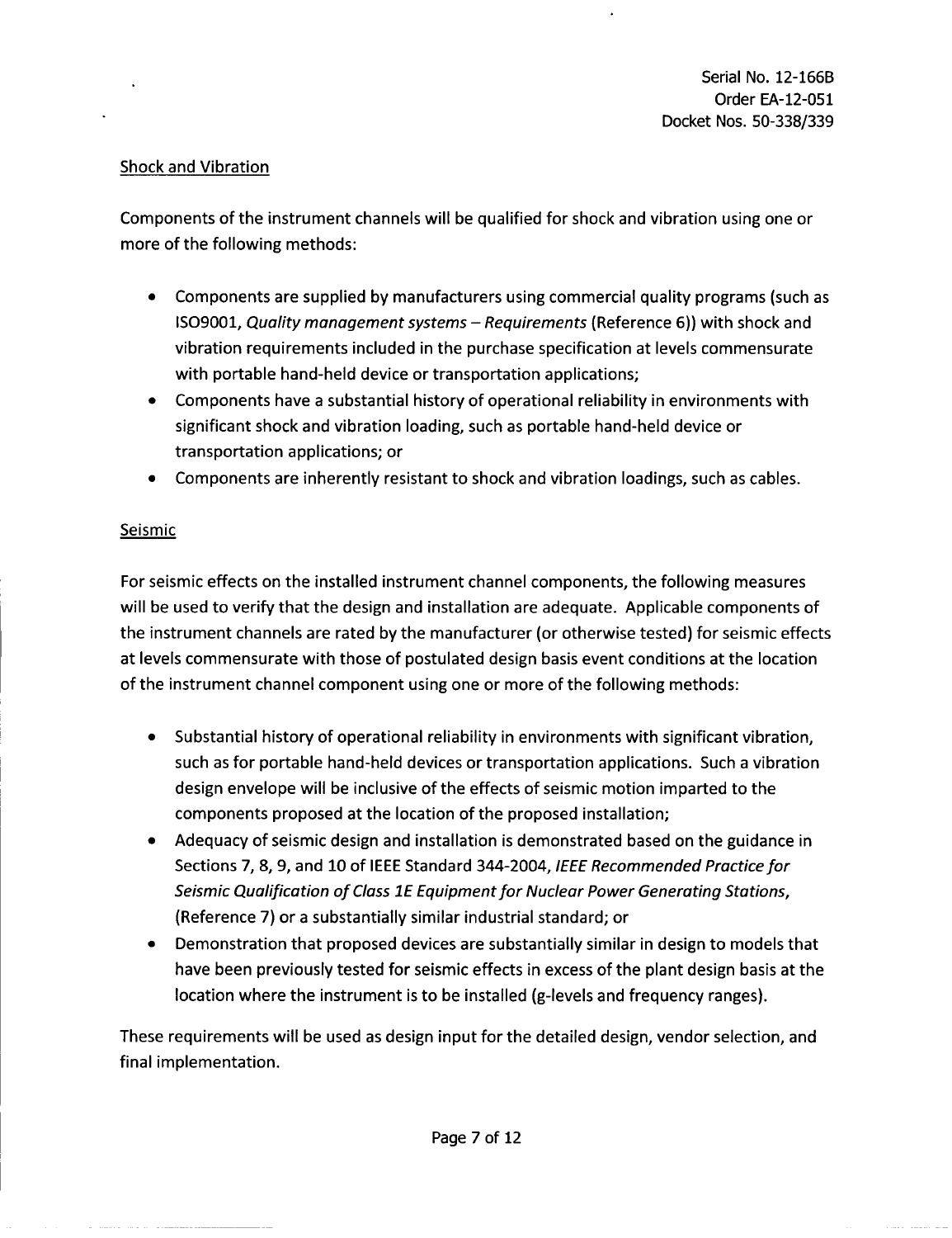Serial No. 12-166B Order EA-12-051 Docket Nos. 50-338/339

# X. Independence

The primary instrument channel will be redundant to and independent of the back-up instrument channel. Both the primary and back-up instrument channels will be of the same technology, manufacturer, and model.

Independence will be achieved through physical separation of the final installed instruments. The two (2) permanently installed instrument sensors will be separated by a distance comparable to the shortest length of a side of the pool, to the extent practical, based on the existing SFP geometry and construction. The cables associated with each channel will follow separate and independent routes from the instruments to each electronic's enclosure and from the enclosures to the displays. The normal AC or DC power source for each channel will be provided from independent and separate sources.

### XI. Power Supplies

The normal power supply for each channel will be provided by different power sources such that loss of one power source will not result in the loss of both channels. In addition to the normal plant AC and/or DC power supply to each channel, a back-up power source will also be provided to each channel in the form of a back-up battery independent of the normal AC or DC power sources.

Specific details will be developed during the detailed design phase.

### **XII.** Accuracy

The instrument channels will maintain their design accuracy following a power interruption or change in power source without requiring recalibration. Since the instrumentation is generally commercial off the shelf supplied components, the vendor published instrument accuracies will be verified as acceptable and will be used as a basis for final configuration and calibration procedures.

Accuracy requirements will consider SFP conditions, e.g., saturated water, steam environment, and concentrated borated water. Additionally, instrument accuracy will be sufficient to allow trained personnel to determine when the actual level exceeds the specified lower level of each indicating range (levels 1, 2 and 3) without conflicting or ambiguous indication. The GWR/TDR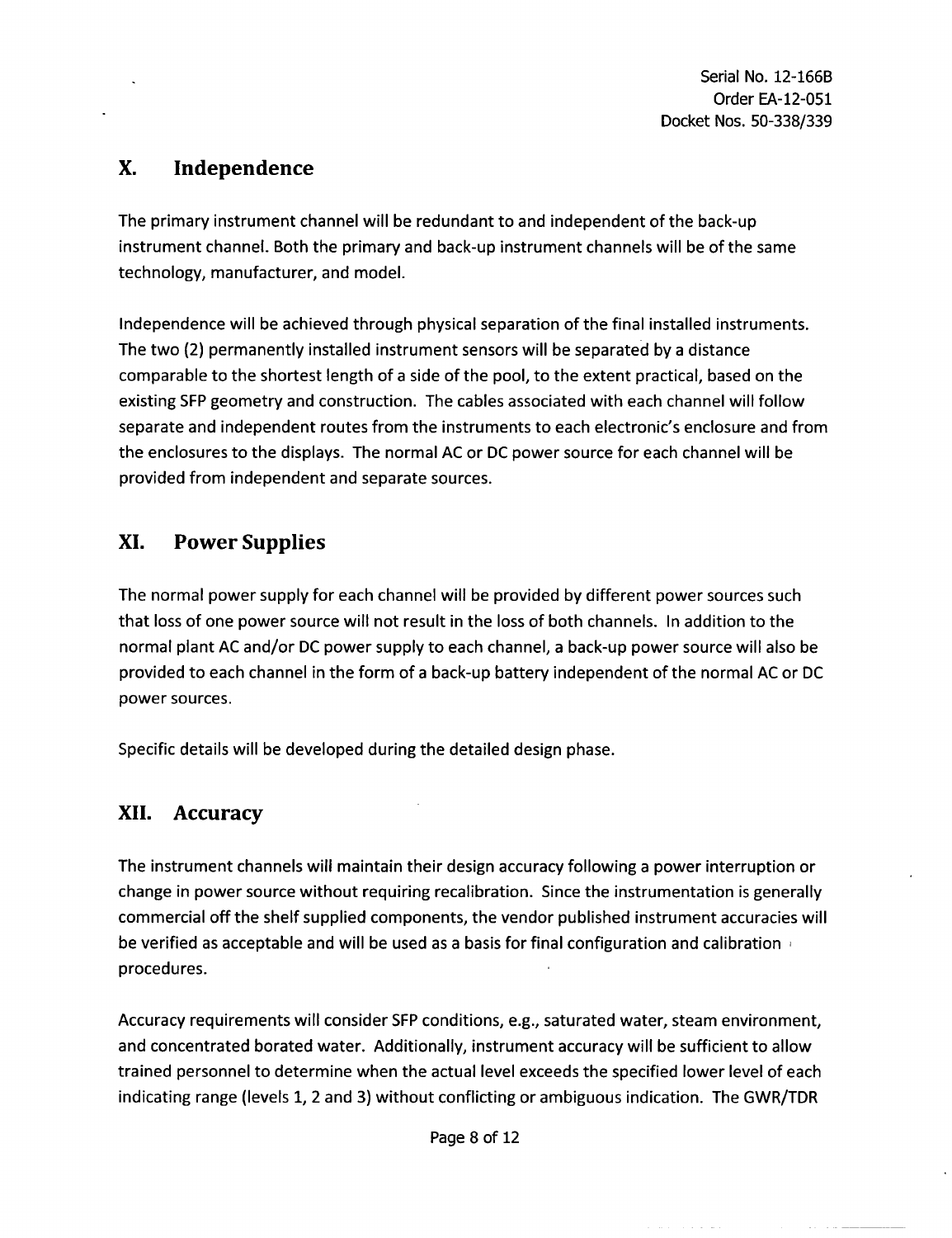equipment selected will have accuracy within the resolution requirements of NEI 12-02, Figure 1.

Specific details regarding accuracy will be obtained from the supplier during the detailed design phase.

# **XIII.** Testing

Instrument channel design will provide for routine testing and calibration consistent with Order EA-12-051 and the guidance in NEI 12-02. The installed sensors will be designed to allow testing and/or calibration via in-situ methods while mounted in the pool. Removal of the sensor from the pool will not be required for calibration or testing.

Specific details regarding testing procedures and calibration requirements will be reviewed and determined with the supplier during the detailed design phase.

# XIV. Display

Trained personnel must be capable of monitoring the SFP water level from a location remote to that of the SFP area (e.g. control room, remote shutdown panel or other appropriate and accessible location). To that end, the selected location for the display(s) will ensure SFP level information is promptly made available to plant staff and key decision makers.

Since final indicator location will be based on the detailed design package, the distance between the sensing element and the display is currently not fully defined. However, it is expected that the display will be located at a distance within 500 feet from the sensing element in an appropriate and accessible area with the following characteristics:

- **"** Occupied or promptly accessible to the appropriate plant staff giving appropriate consideration to various drain down scenarios,
- **"** Outside the area surrounding the SFP floor, e.g., an appropriate distance from the radiological sources resulting from an event impacting the SFP,
- Inside a structure providing protection against adverse weather, and
- **"** Outside any very high radiation area or locked high radiation area during normal operation.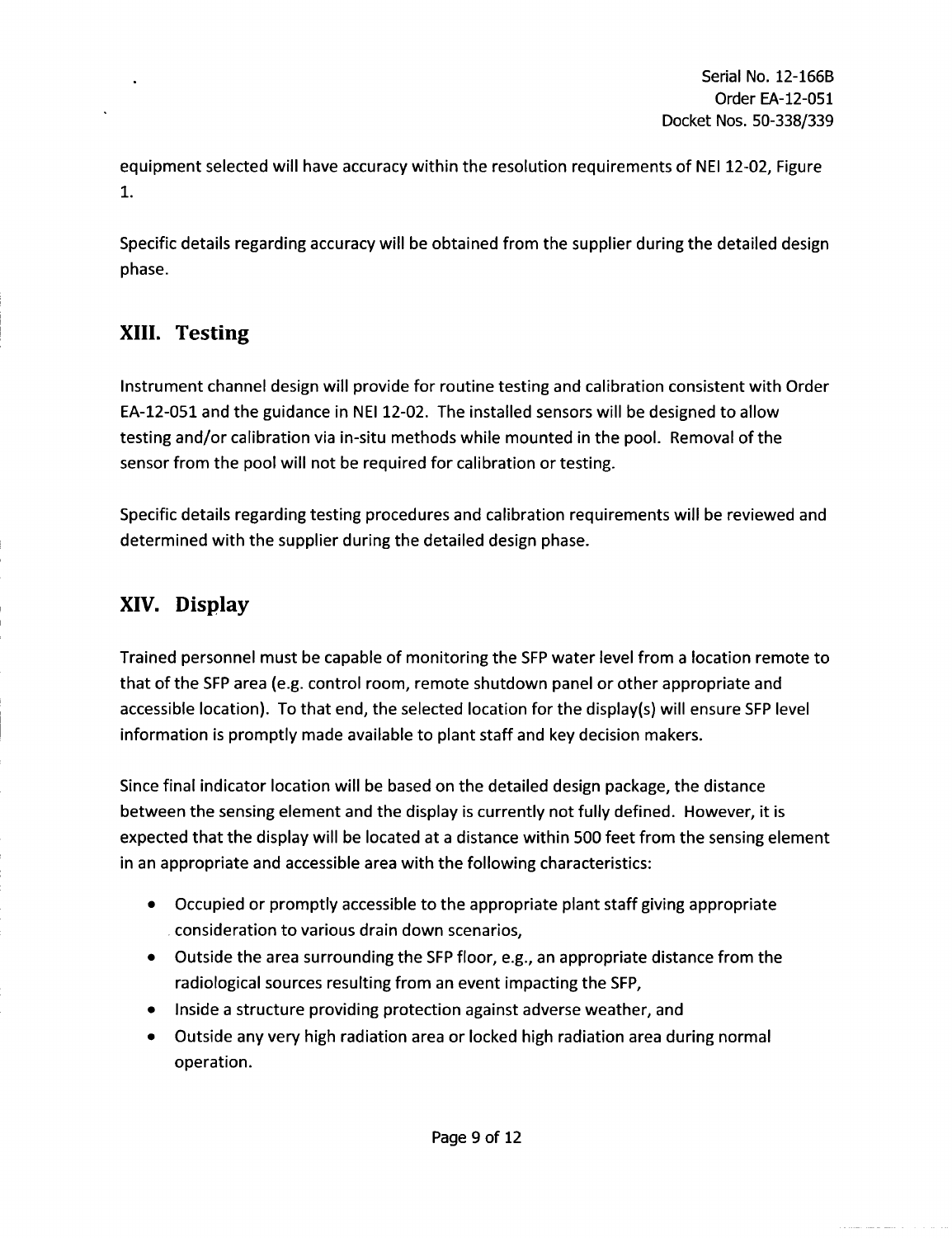The conceptual design locates the electronic enclosure and primary display in the Cable Spreading Room. Specific details regarding the display and display location(s) will be finalized during the detailed design phase.

# XV. Instrument Channel Program Criteria

#### **Training**

The Systematic Approach to Training (SAT) will be used to identify the population to be trained and to determine both the initial and continuing elements of the required training. Training will be completed prior to placing the instrumentation in service.

Specific details regarding training will be reviewed and determined between the plant and the supplier as part of the procurement process for the new instruments.

#### **Procedures**

Procedures will be developed using guidelines and vendor instructions to address the maintenance, operation, and abnormal response issues associated with the new SFP instrumentation.

Procedures will address a strategy to ensure SFP water level addition is initiated at an appropriate time consistent with implementation of NEI 12-06, *Diverse and Flexible Coping Strategies (FLEX) Implementation Guide* (Reference 8).

Procedures will also address the following situations:

- \* If, at the time of an event or thereafter until the unit is returned to normal service, an instrument channel ceases to function, its function will be recovered within a period of time consistent with the emergency conditions that may apply at the time.
- **"** If, at the time of an event or thereafter until the unit is returned to normal service, an instrument channel component must be replaced, we may use commercially available components that may or may not meet all of the qualifications (Section VII) to maintain the instrument channel functionality.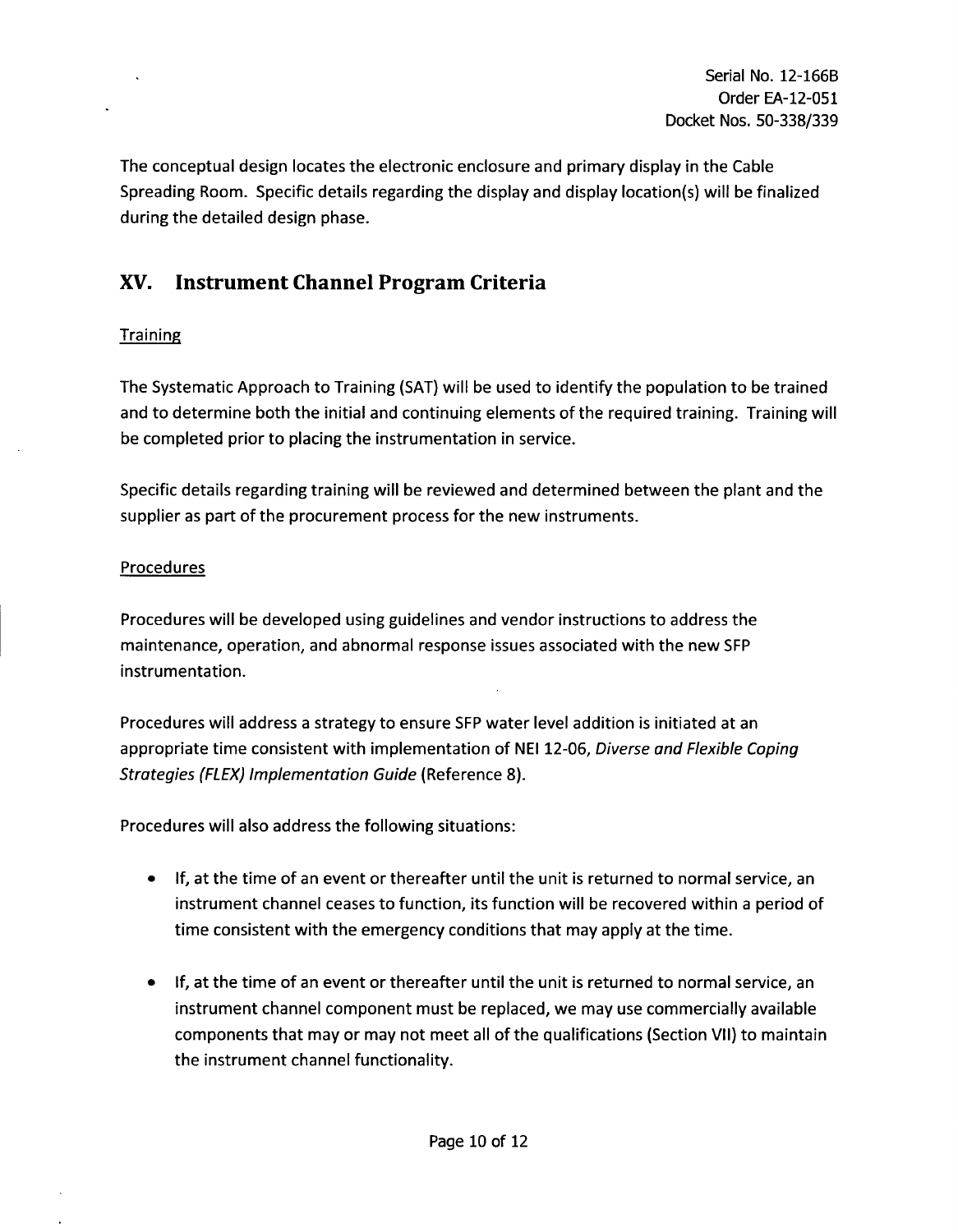#### Testing and Calibration

Processes will be established and maintained for scheduling and implementing necessary testing and calibration of the primary and back-up spent fuel pool level instrument channels to maintain the instrument channels at the design accuracy. Testing and calibration of the instrumentation will be consistent with vendor recommendations and any other documented basis. Calibration will be specific to the mounted instrument and the monitor.

### XVI. Need for Relief and Basis

Virginia Electric Power Company (Dominion) is not requesting relief from the requirements of Order EA-12-051 or the guidance in NRC ISG JLD-ISG-2012-03 at this time.

Consistent with the requirements of Order EA-12-051 and the guidance in NEI 12-02, the sixmonth reports will delineate progress made, any proposed changes in compliance methods, updates to the schedule, and if needed, requests for relief and their bases.

### XVII, References

- 1) US Nuclear Regulatory Commission Order EA-12-051, "Issuance of Order to Modify Licenses with Regard to Reliable Spent Fuel Pool Instrumentation," March 12, 2012
- 2) NEI 12-02, "Industry Guidance for Compliance with NRC Order EA-12-051, 'To Modify Licenses with Regard to Reliable Spent Fuel Pool Instrumentation,"' Revision **1,** August 2012
- 3) NRC Interim Staff Guidance JLD-ISG-2012-03, "Compliance with Order EA-12-051, Reliable Spent Fuel Pool Instrumentation," Revision **0,** August 29, 2012
- 4) North Anna Power Station Updated Final Safety Analysis Report, Revision 48.02, December **13,** 2012
- 5) US Nuclear Regulatory Commission Order EA-12-049, "Issuance of Order to Modify Licenses with Regard to Requirements for Mitigation Strategies for Beyond-Design-Basis External Events," March 12, 2012